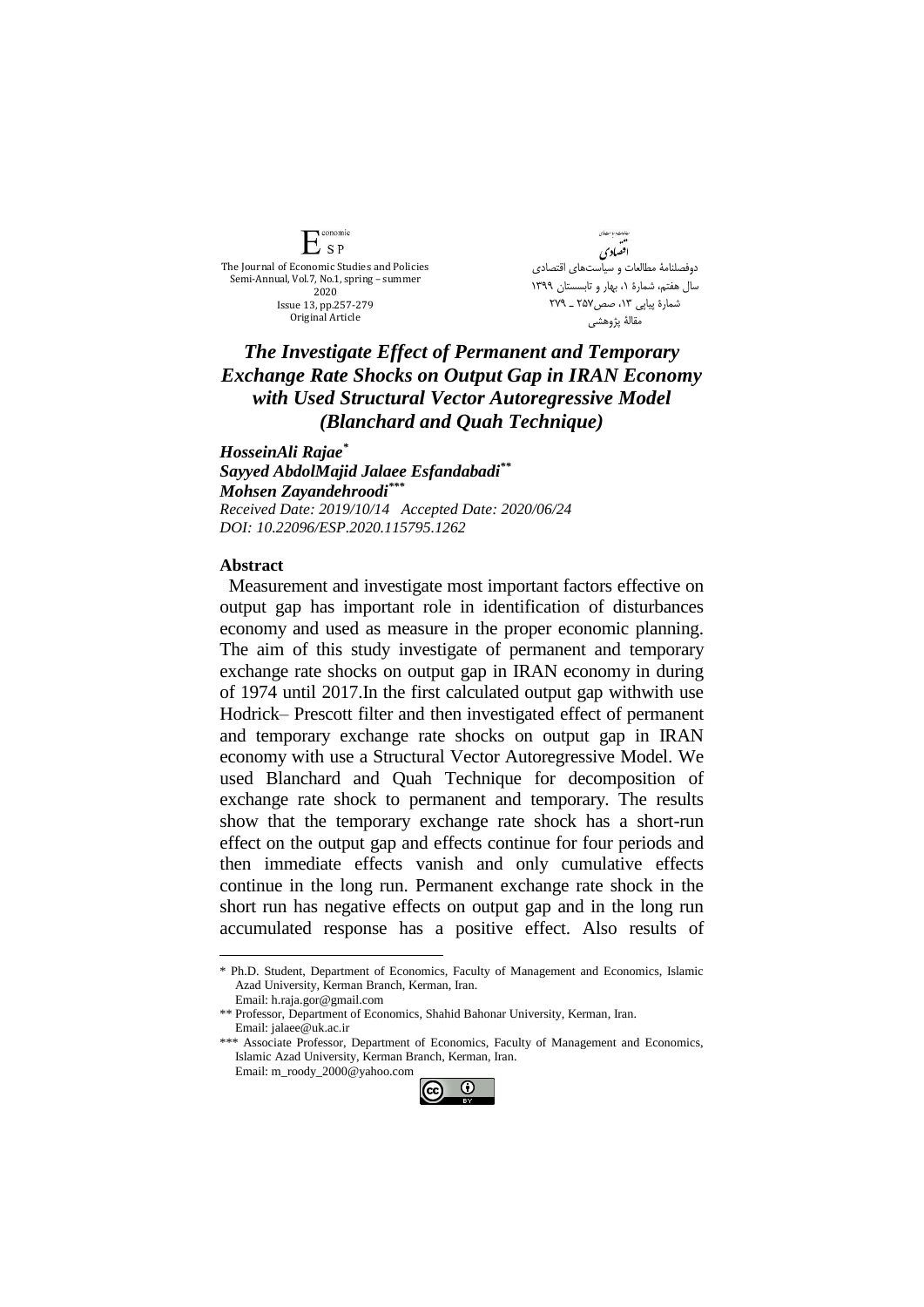variance decomposition of output gap in the short run show that the temporary exchange rate shock has a major role and in the long run permanent exchange rate shock has dominant role in created of fluctuation of output gap.

**Keywords:** output gap, exchange rate shock, Blanchard and Quah Technique, SVAR.

**JEL Classification:** F31, F43, O2.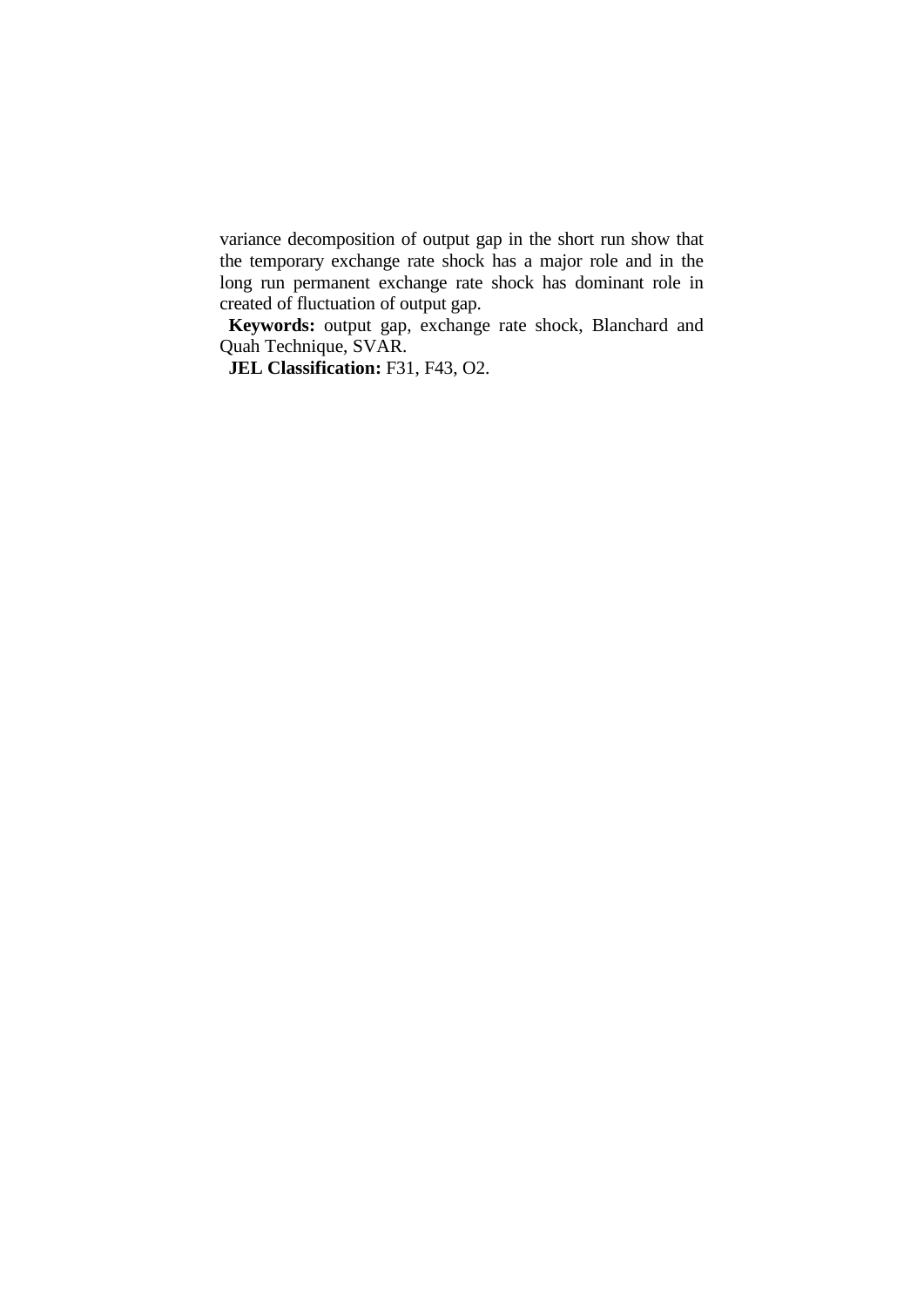## **Bibliography**

- Abrishami Hamid, Mehr Ara, Mohsen & Zamanzadeh Nasrabadi, Hamid (2009)." The relationship between oil shocks and economic growth in OPEC countries: is this relationship asymmetric*?*"*, Quarterly journal of Energy Studies*, Vol. 22, No. 6, pp. 29-59.
- Aghion, Philipe; Baccetta, Philipe & Racier, R (2006). "Exchange Rate Volatility and Productivity Growth: the Role of Financial Development", *NBER Working paper*, pp. 1-48.
- Armen, Seyed Aziz & Piroo, Farzaneh (2015). "A Study of Asymmetry in Iranian Business Cycles and the Role of Oil Shocks", *Quantitative Economics Quarterly (Former Economic Studies)*, Vol. 10, No. 4, pp. 111-146.
- Aziznejad, Samad & Komijani, Akbar (2017). "Exchange Rate Changes and Its Effect on Fluctuations in Selected Macroeconomic Variables in Iran", *Quarterly Journal of Economic Research (Sustainable Growth and Development)*, Vol. 24, No. 1, pp. 121-143.
- Bernanke, B. S. & F. S. Mishkin (1997). "Inflation Targeting: A New Framework for Monetary Policy?", *The Journal of Economic Perspectives*, Vol. 11, No. 2, pp. 97-116.
- Blanchard, O. & D. Quah. (1989). "The Dynamic Effects of Aggregate Demand and Supply Disturbances", *American Economic Review*, Vol. 79, No. 4, pp. 655-673.
- Demir, F. (2013). "Growth under Exchange Rate Volatility: Does Access to Foreign or Domestic Equity Markets Matter?", *Journal of Development Economics*, Vol. 100, No. 1, pp. 74-88.
- Ehsani, Mohammad Ali; Khanalipour,Amir & Abbasi ,Jafar (2009). "The effect of exchange rate instability on non-oil exports in Iran", *Journal of Economic Sciences*, Vol. 32, No. 1, pp. 13-34.
- Ghaffari, Hadi; Changi Ashtiani, Ali & Jaloli, Mehdi (2013). "Investigating the Effect of Exchange Rate Increase on Major Variables of Iran's Culinary Economy in the Framework of a Structural Culinary Econometric Model", *Iranian Journal of Applied Economic Studies*, Vol. 2, No. 8, pp. 91-119.
- Goldstein, Morris & Mohsen S. Khan (1978). "The supply and Demand for Exports: A Simultaneous Approach", *Review of Economics and Statistic*, Vol. 60, No. 2, pp. 275-286.
- Hirschman, A. O. (1949). "Devaluation and the Trade Balance: A Note", *Review of Economics and Statistics*, Vol. 31, No. 1, PP. 50-53.
- Jafari Samimi, Ahmad; Mofrad, Maryam & Heidarzadeh, Negin (2014). "The Impact of Exchange Rate Uncertainty on Iran's Imports"*, Quarterly Journal of Business Research*, Vol. 18, No. 72, pp. 1-24.
- Jin, Guo (2008). "The Impact of Oil Price Shock and Exchange Rate Volatilityon Economic Growth: A Comparative Analysis for Russia, Japan and China". *Research Journal of International Studies*, Issue 8, pp. 98-11.
- Kandil, M. (2000). "The Asymmetric Effect of Exchange rate fluctuation: Theory and Evidence from Developing Countries", *IMF Working Paper*, pp. 1-32.
- Korinek, Jane & Huchet Bourdon, Marilyne (2011). "To What Extent Do Exchange Rates and Their Volatility Affect Trade?", *OECD Trade Policy Papers*,119.
- Mundaka, G (2011). "Exchange Rate Uncertainty and Optimal Participation in International Trade", *World Bank Policy Research Working Paper,* PP. 2-32.
- Oreiro, José Luis; Basilio, Flavio A. C. & Souza, Gustavo J. G. (2014). "Effects of empirical overvaluation and exchange rate volatility over industrial investment: evidence and economic policy proposals for Brazil", *Brazilian Journal of Political Economy*, Vol. 34, No. 4, pp. 347-369.
- Rajaee, Hossein Ali & Jalaei, Abdolmajid (2017). "Study of Production Gap in